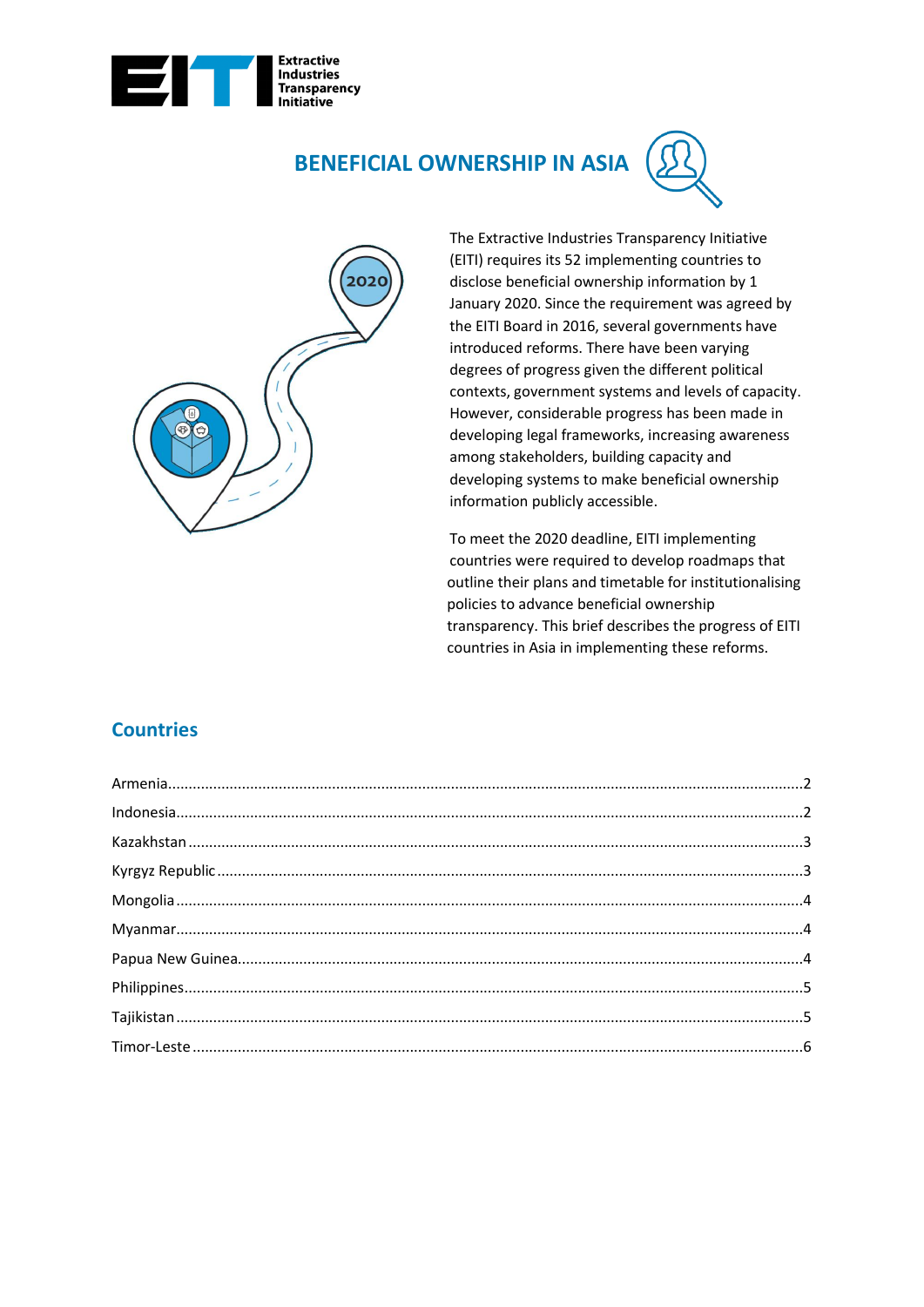

### **Armenia**

- <span id="page-1-0"></span>• **Reforms:** In October 2018, the Government of Armenia approved a package of draft laws that define the process of disclosing the beneficial owners of mining companies. The draft law is currently pending the parliament's approval. Armenia EITI is planning to work on the bylaws once the package is approved and is considering several capacity building events in 2019. The government also committed to disclose beneficial owners of all companies in its OGP National Action Plan.
- **Good practice and opportunities:** The government plans to start the implementation of its OGP commitment by piloting beneficial ownership disclosure of extractive companies. The EITI will be used as a platform for data collection and disclosure. The Ministry of Justice will work closely with Armenia EITI on regulation and implementation to consider robust assurance and verification procedures, and will engage with the Anti-Corruption Council to verify beneficial ownership declarations related to politically exposed persons (PEPs). Asset declarations for PEPs are disclosed and publicly accessible.
- **Challenges:** Implementation of reforms in accordance with the beneficial ownership roadmap was postponed and could encounter further delays. It may also be challenging for the government to provide adequate company guidance on reporting before 2020.
- <span id="page-1-1"></span>• **Support needs:** Technical assistance on data standards and assurance and verification procedures is needed.

#### **Indonesia**

- **Reforms:** In 2018, the Government of Indonesia issued Presidential Decree No 13 requiring business entities, foundations, cooperatives and other entities to disclose their beneficial owners to the Ministry of Law. This decree is complemented by issuances from the Ministry of Energy and Mineral Resources requiring extractive companies to report their beneficial owners to the Ministry before applying for any type of permit. Beneficial ownership disclosure is also part of the 2018 National Strategy to Prevent Corruption.
- **Good practice and opportunities:** Beneficial ownership reform is high in the government agenda and there is strong inter-ministry cooperation to advance this reform. Each ministry is responsible for outreach activities to increase awareness on beneficial ownership requirements. The EITI, under the Coordinating Ministry of Economic Affairs, leads outreach activities with extractive companies and has piloted data collection for the 2018 EITI Report. To implement the Presidential Decree, the Ministry of Law and Human Rights revised their Legal Entity Administration System to include beneficial ownership information. Ministerial decrees are being drafted to institutionalise these changes.
- **Challenges:** Comprehensiveness of beneficial ownership data could prove challenging considering the scope of the requirement which includes all companies in Indonesia. There is still an ongoing discussion on whether beneficial ownership information will be publicly accessible.
- **Support needs:** Technical support is needed to develop data verification mechanisms and ensure proper identification of politically exposed persons.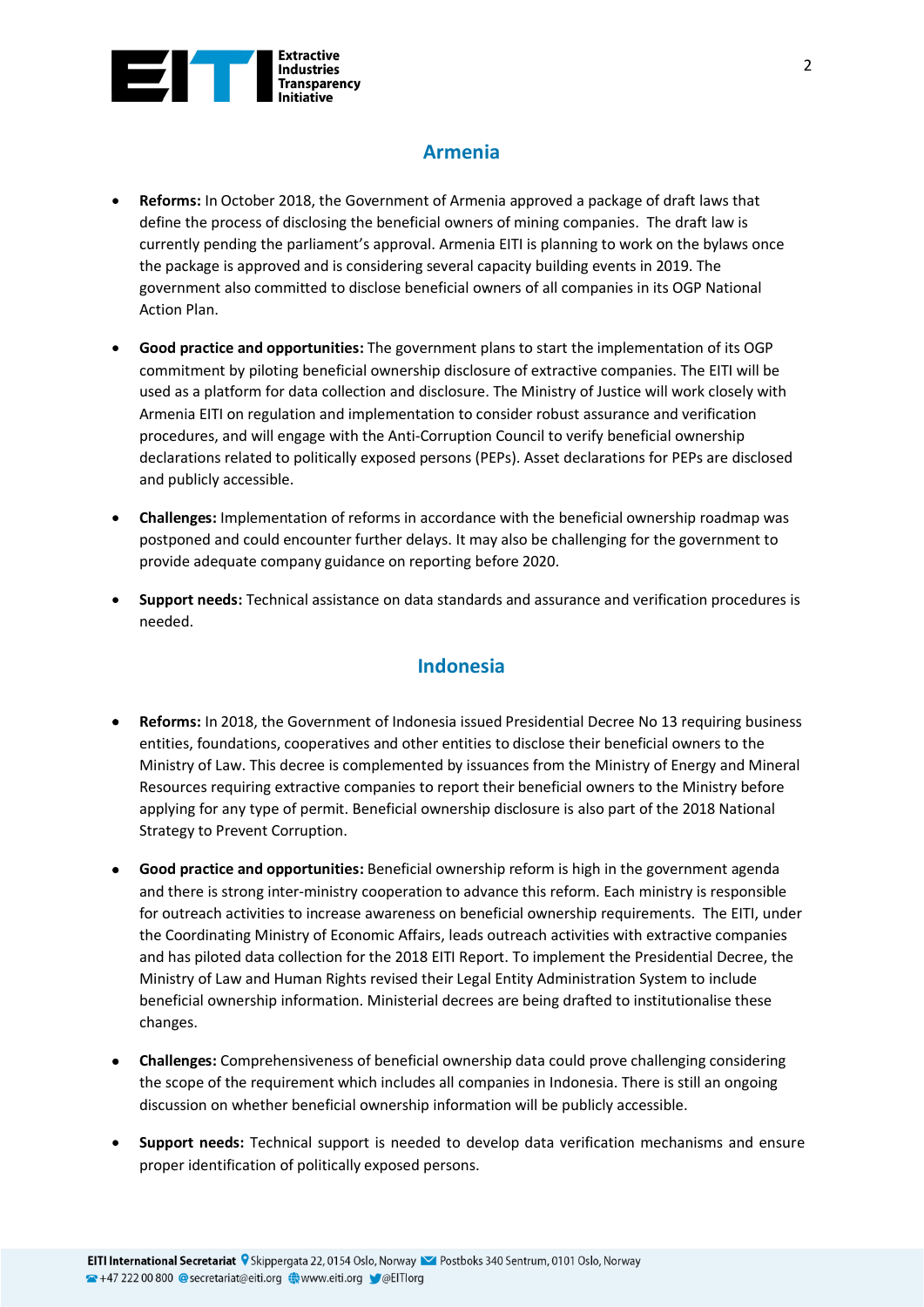

## **Kazakhstan**

- <span id="page-2-0"></span>• **Reforms:** The Government of Kazakhstan is implementing the new Code on Subsoil and Subsoil Use that was adopted in December 2017. According to the regulation, oil and gas companies should have reported their beneficial owners by 25 January 2019, and mining companies will have to do so by 1 April 2019. The Ministry of Industry and Infrastructure Development intends to build its beneficial ownership register in 2020 as part of a digital data bank.
- **Good practice and opportunities:** Beneficial ownership disclosure is part of the licensing process and informs the government's decision to allocate exploration and extraction rights to companies. The adopted definition includes foreign governments as beneficial owners. In such instances, stateowned enterprises should disclose which government entity they are accountable to. The disclosure of beneficial owners is already in effect, and data is collected through the EITI reporting portal (EGSU).
- **Challenges:** While the government collects granular beneficial ownership data, there will be limitations to public access to all information. Intergovernmental collaboration on beneficial ownership information could be improved to support the development of a robust verification system.
- <span id="page-2-1"></span>• **Support needs:** Capacity building activities with companies are needed to provide guidance on reporting.

### **Kyrgyz Republic**

- **Reforms:** In May 2018, the Parliament of the Kyrgyz Republic adopted the Subsoil Law that introduced a definition of beneficial ownership, requires public access to information and imposes sanctions for non-reporting. The definition includes foreign governments as beneficial owners of companies. In August 2018, the government signed an MoU with OpenOwnership to build a publicly accessible register aligned with the global beneficial ownership open data standard. The government is developing the beneficial ownership bylaws, in accordance with recommendations from the EITI and OpenOwnership. The State Committee on Industry, Energy and Subsoil Use is considering to reform the existing license register to include beneficial ownership information.
- **Good practice and opportunities:** OpenOwnership supports the government's efforts in collecting and publishing high quality, publicly accessible beneficial ownership data for applicants and holders of oil, gas and mining licenses. The resulting data will be automatically available on the OpenOwnership Register [\(www.register.openownership.org\)](http://www.register.openownership.org/) linking to other beneficial ownership data from around the world. The government exempted publicly-listed companies from reporting. Companies are obliged to disclose politically exposed persons.
- **Challenges:** The government could benefit from further support to undertake verification procedures. Discussions on attestation procedures have been challenging and will require further political support. Extractive companies have expressed concerns towards beneficial ownership disclosure, regarding it as extra burden and an obstacle for future investment.
- **Support needs:** Financial support for stakeholder consultations and technical assistance on data assurance and verification procedures are needed.

<sup>2</sup> +47 222 00 800 © secretariat@eiti.org www.eiti.org ● @ElTlorg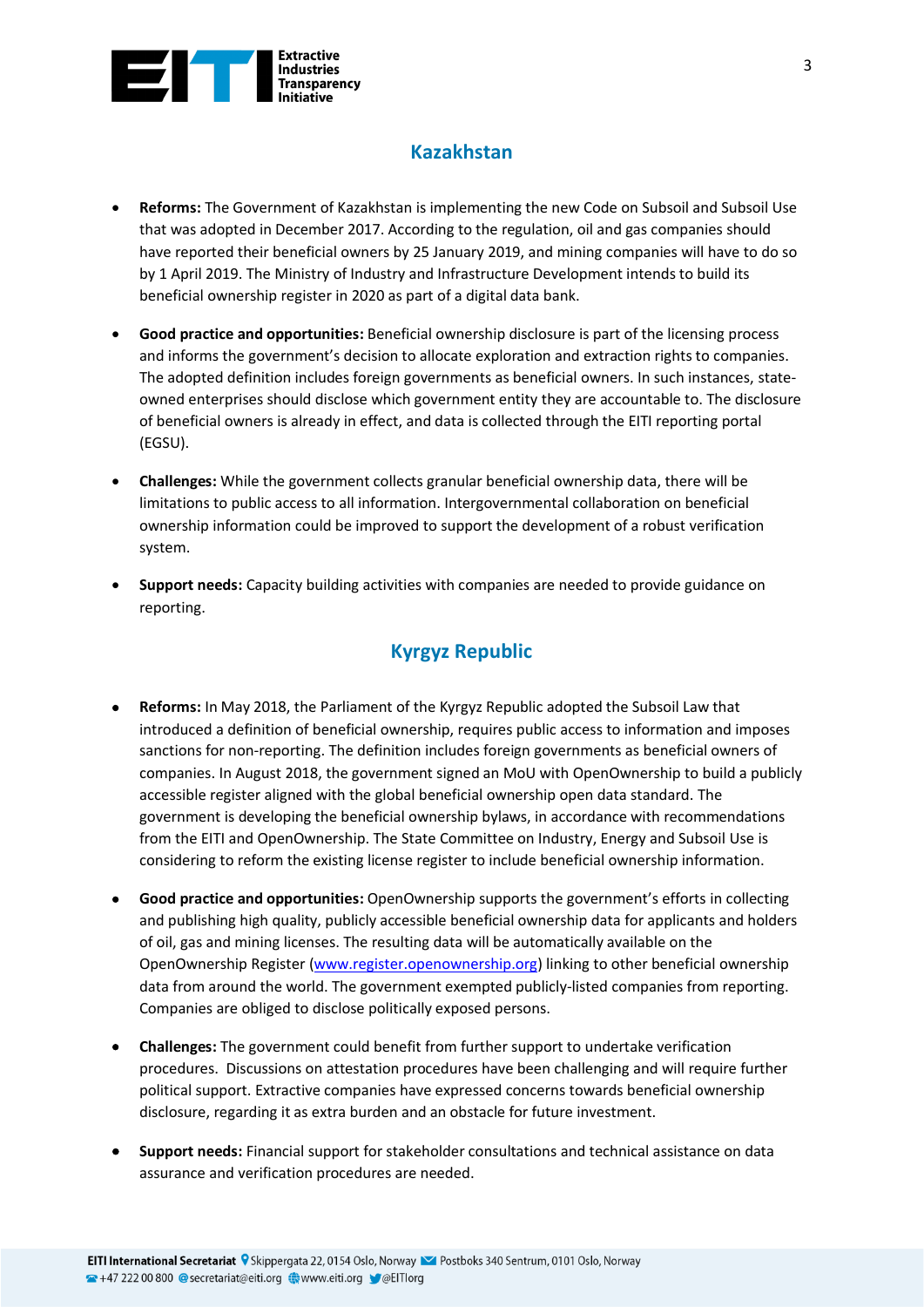

# **Mongolia**

- <span id="page-3-0"></span>• **Reforms:** Beneficial ownership reporting is high on the government agenda, but further work is needed to ensure public disclosure. The 2018 Budget Law includes a requirement on beneficial ownership disclosure for all mining license-holders, however the beneficial ownership provision remains ambiguous and does not enable public access. The government has yet to develop a robust, legally enforced system for beneficial ownership disclosure. In the short term, the government will leverage EITI reporting to collect beneficial ownership data.
- **Good practice and opportunities:** The country has been disclosing beneficial ownership information through EITI Reports for five years. In 2018, Mongolia EITI conducted numerous capacity building and consultation activities directed at civil society, companies and relevant government entities. The 2018 EITI Report includes references to politically exposed persons.
- **Challenges:** Coordination between various government entities could be improved to avoid delays on implementing beneficial ownership reforms and combine efforts to meet the 2020 deadline.
- <span id="page-3-1"></span>• **Support needs:** Technical assistance is needed to develop the legal framework for beneficial ownership reforms and for the collection and dissemination of quality beneficial ownership data.

#### **Myanmar**

- **Reforms:** In 2018, a Beneficial Ownership Task Force was created to ensure high-level political engagement. While current legislation does not yet address beneficial ownership disclosure, the Directorate for Investment and Company Administration (DICA) plans to upgrade its systems to incorporate beneficial ownership information in its database. A Presidential Decree is being drafted by the Beneficial Ownership Task Force which will require disclosures by extractive companies by October 2019, with detailed requirements for disclosures of politically exposed persons.
- **Good practice and opportunities:** Myanmar EITI has conducted awareness-raising activities with government, companies and civil society. The EITI Multi-Stakeholder Group (MSG) is adopting a phased approach to implement reforms with concrete short and long-term plans on data collection, first through EITI Reports and eventually through systematic disclosures by DICA. Details on beneficial owners have been disclosed through a pilot report published in 2018.
- **Challenges:** There are challenges in securing support from some companies due to the perception that disclosing beneficial information might pose threats against their security.
- **Support needs:** Technical support is needed to upgrade DICA's company register, both to include beneficial ownership information and to ensure that sufficient data verification procedures are adopted. Technical assistance should be provided in developing the legal framework for beneficial ownership reforms and for capacity building.

#### **Papua New Guinea**

<span id="page-3-2"></span>• **Reforms:** There are ongoing discussions within the Investment Promotion Authority (IPA), the company regulator, to incorporate beneficial ownership disclosures in their systems.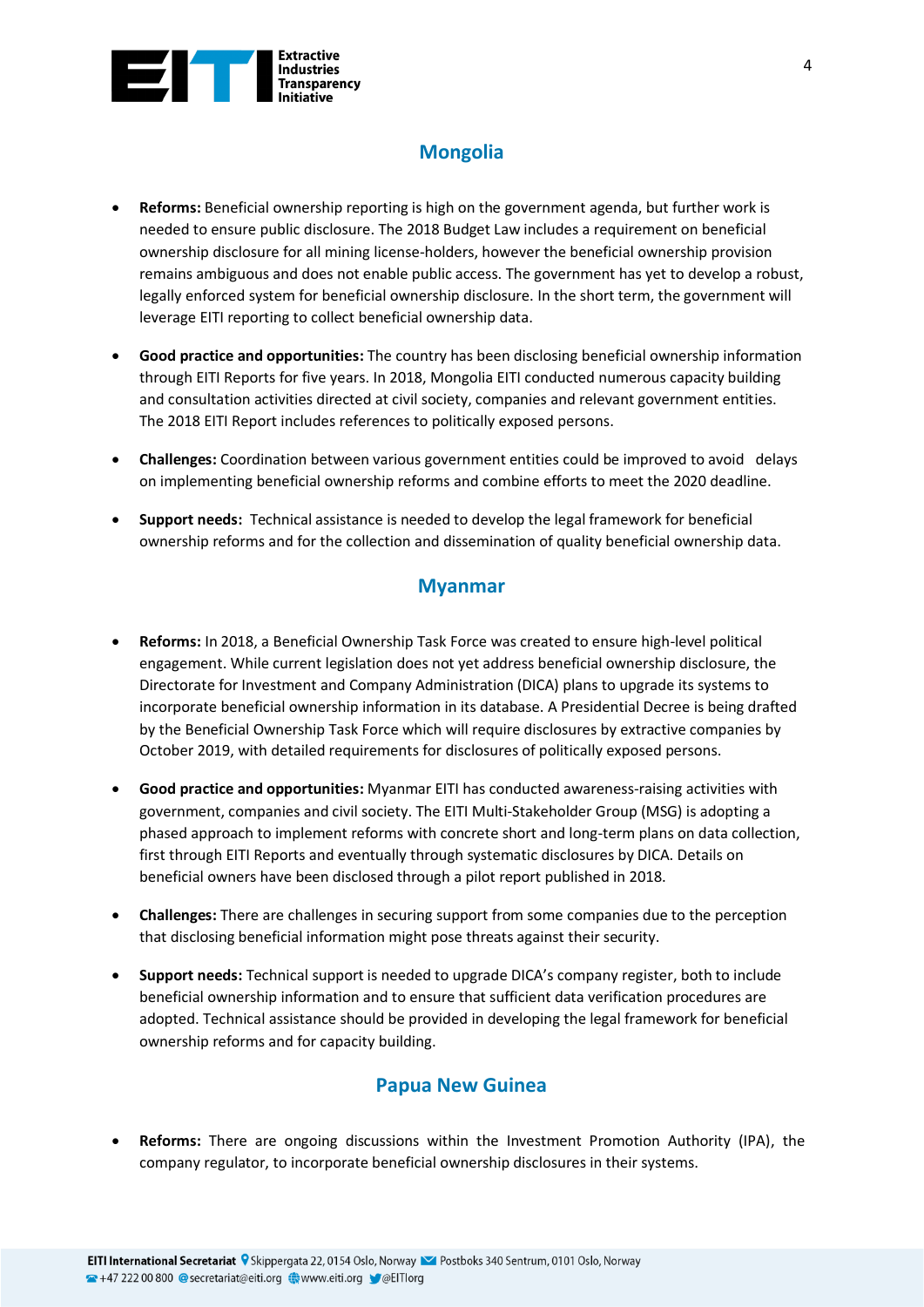

- **Good practice and opportunities:** PNG EITI is conducting stakeholder consultations in subnational units to increase awareness on the importance of beneficial ownership reforms. Joint collaboration with relevant agencies such as Bank of PNG and Office of the State Solicitor is being explored by PNG EITI.
- **Challenges:** There are anticipated resource and capacity constraints in maintaining beneficial ownership registers and collecting data from multi-layered companies. Increased political commitment is needed to drive legislative and policy reforms on beneficial ownership.
- **Support needs:** Technical assistance is needed to develop the legal framework for beneficial ownership reforms and for capacity building. Financial support is needed for awareness- raising activities.

#### **Philippines**

- <span id="page-4-0"></span>● **Reforms:** In 2018, the Securities and Exchange Commission (SEC) signed Memorandum Circular (MC) No. 17, series of 2018 requiring all domestic corporations, including extractive companies, to disclose their beneficial owners through their annual filing of General Information Sheets (GIS) with the SEC. The Department of Finance included beneficial ownership in its commitment under the Philippine Open Government Partnership (OGP) National Action Plan 2017-2019. To ensure longterm sustainability of beneficial ownership disclosure in the extractives, civil society championed the filing of Senate Bill No. 1883, otherwise known as the "Open Extractives Data Act". The proposed legislative reform requires a publicly available register of beneficial owners.
- **Good practice and opportunities**: Philippine EITI has been conducting stakeholder consultations for every step of their beneficial ownership reform process, from agreeing on the granularity of data that should be disclosed, to adopting an electronic declaration form to mainstream beneficial ownership disclosures. The 2018 EITI Report includes beneficial ownership disclosures. To incentivise companies to publish their beneficial owners, beneficial ownership disclosure has been included in the criteria for the annual PH-EITI Transparency Awards. The MSG will relaunch the PH-EITI Contracts Portal to include beneficial ownership information and rebrand it as Contracts and Ownership Registry in the Extractives (CORE). Philippine EITI plans to pursue an automatic exchange of information with the SEC through a memorandum of agreement. The Philippines has identified champions in the legislature, resulting in the filing of a Senate Resolution to conduct an inquiry on the beneficial owners of extractive companies. This inquiry will investigate compliance with foreign equity restrictions under the Philippine Constitution.
- **Challenges:** Considering the broad scope of companies covered and the lack of a publicly-available, centralised register of beneficial owners in the country, comprehensive disclosure of beneficial ownership information could be challenging in the short term.
- **Support needs:** Given the scale of beneficial ownership disclosure, further support for an extensive outreach is needed.

### <span id="page-4-1"></span>**Tajikistan**

• **Reforms:** The draft Law on Subsoil and Subsoil Use that included mandatory EITI reporting and beneficial ownership transparency has been under review by the government for over two years.